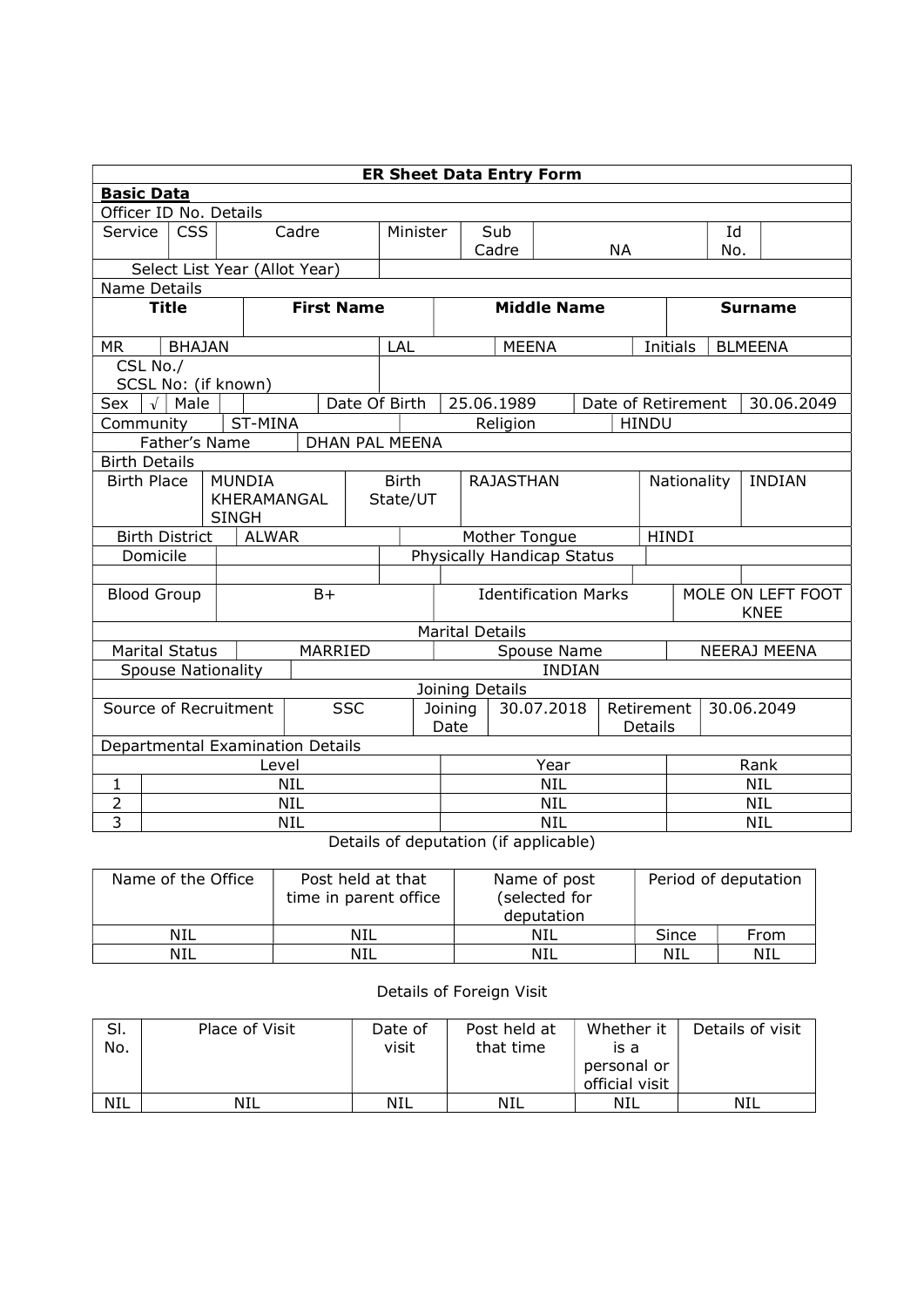|                                                                                               |                                              |      |                                       |                   |                         |            | Transfer/Posting Detail (if applicable) |                                  |                         |                                                                                                           |  |
|-----------------------------------------------------------------------------------------------|----------------------------------------------|------|---------------------------------------|-------------------|-------------------------|------------|-----------------------------------------|----------------------------------|-------------------------|-----------------------------------------------------------------------------------------------------------|--|
| Place                                                                                         |                                              |      |                                       | Period of posting |                         |            |                                         |                                  |                         |                                                                                                           |  |
|                                                                                               |                                              |      |                                       | Since             |                         |            |                                         |                                  | From                    |                                                                                                           |  |
| NIL                                                                                           |                                              |      |                                       | <b>NIL</b><br>NIL |                         |            |                                         |                                  |                         |                                                                                                           |  |
| Remarks (if any)                                                                              |                                              |      |                                       |                   |                         |            |                                         |                                  |                         |                                                                                                           |  |
| Language known                                                                                |                                              |      |                                       |                   |                         |            |                                         |                                  | <b>Write</b>            |                                                                                                           |  |
| Indian Language                                                                               |                                              |      | MARATHI                               |                   |                         |            | <b>Read</b><br><b>NO</b>                |                                  | <b>NO</b>               | <b>Speak</b><br><b>NO</b>                                                                                 |  |
| Known                                                                                         |                                              |      |                                       |                   |                         |            |                                         |                                  |                         |                                                                                                           |  |
| $\overline{2}$                                                                                |                                              |      | <b>HINDI</b>                          |                   |                         | <b>YES</b> |                                         |                                  | <b>YES</b>              | <b>YES</b>                                                                                                |  |
| 3                                                                                             |                                              |      | <b>ENGLISH</b>                        |                   |                         | <b>YES</b> |                                         |                                  | <b>YES</b>              | <b>YES</b>                                                                                                |  |
|                                                                                               |                                              |      |                                       |                   |                         |            |                                         |                                  |                         |                                                                                                           |  |
| Foreign                                                                                       |                                              |      | <b>NIL</b>                            |                   |                         | <b>NIL</b> |                                         |                                  | <b>NIL</b>              | <b>NIL</b>                                                                                                |  |
| Languages 1                                                                                   |                                              |      |                                       |                   |                         |            |                                         |                                  |                         |                                                                                                           |  |
|                                                                                               | $\overline{c}$                               |      | <b>NIL</b>                            |                   |                         | <b>NIL</b> |                                         |                                  | <b>NIL</b>              | <b>NIL</b>                                                                                                |  |
|                                                                                               | $\overline{3}$                               |      | <b>NIL</b>                            |                   |                         | <b>NIL</b> |                                         |                                  | <b>NIL</b>              | <b>NIL</b>                                                                                                |  |
|                                                                                               |                                              |      |                                       |                   |                         |            |                                         |                                  |                         | Qualification (Use extra photocopy sheets for multi qualifications, experience, training, awards details) |  |
| Qualification                                                                                 |                                              |      |                                       |                   | Discipline              |            |                                         |                                  |                         | Specialization 1                                                                                          |  |
| <b>B.SC</b>                                                                                   |                                              |      |                                       |                   |                         |            |                                         | <b>PHYSICS</b>                   |                         |                                                                                                           |  |
| Year                                                                                          |                                              |      |                                       | Division          |                         |            | <b>CGPA</b>                             |                                  |                         | Specialization 2                                                                                          |  |
| 2013                                                                                          |                                              |      |                                       | PASS WITHOUT      |                         |            |                                         |                                  |                         |                                                                                                           |  |
|                                                                                               |                                              |      |                                       | <b>DIVISION</b>   |                         |            |                                         |                                  |                         |                                                                                                           |  |
| Institution                                                                                   |                                              |      | University<br><b>MONAD UNIVERSITY</b> |                   |                         |            | Place<br><b>UTTARPRADESH</b>            |                                  | Country<br><b>INDIA</b> |                                                                                                           |  |
| MONAD UNIVERSITY                                                                              |                                              |      |                                       |                   |                         |            |                                         |                                  |                         |                                                                                                           |  |
| <b>Experience</b>                                                                             | <b>HAPUR</b>                                 |      |                                       |                   |                         |            |                                         |                                  |                         |                                                                                                           |  |
| Type of Posting                                                                               |                                              |      |                                       |                   |                         |            |                                         | <b>TEMPORARY</b>                 |                         |                                                                                                           |  |
|                                                                                               |                                              |      |                                       |                   |                         |            |                                         |                                  |                         |                                                                                                           |  |
| Designation                                                                                   |                                              |      |                                       |                   |                         |            | LABORATORY ASSISTANT - GR. II           |                                  |                         |                                                                                                           |  |
|                                                                                               |                                              |      |                                       |                   |                         |            |                                         |                                  |                         |                                                                                                           |  |
|                                                                                               | Ministry                                     |      |                                       |                   |                         |            |                                         | MOWR RD & GR                     |                         |                                                                                                           |  |
|                                                                                               |                                              |      |                                       |                   |                         |            |                                         |                                  |                         |                                                                                                           |  |
|                                                                                               | Office                                       |      |                                       |                   |                         |            |                                         | <b>CWPRS</b>                     |                         |                                                                                                           |  |
|                                                                                               |                                              |      |                                       |                   |                         |            |                                         |                                  |                         |                                                                                                           |  |
| Experience Subject                                                                            |                                              |      |                                       | Period of Posting |                         |            |                                         |                                  |                         |                                                                                                           |  |
| Major                                                                                         |                                              |      |                                       | Minor             |                         |            |                                         | From                             |                         | To                                                                                                        |  |
|                                                                                               |                                              |      |                                       |                   |                         |            |                                         |                                  |                         |                                                                                                           |  |
| Note:-Refer the Annexure to fill above Major, Minor Subjects and below given training subject |                                              |      |                                       |                   |                         |            |                                         |                                  |                         |                                                                                                           |  |
| Training                                                                                      |                                              |      |                                       |                   |                         |            |                                         |                                  |                         |                                                                                                           |  |
|                                                                                               | <b>Training Year</b><br><b>Training Name</b> |      |                                       |                   |                         |            | <b>Training Subject</b>                 |                                  |                         |                                                                                                           |  |
|                                                                                               |                                              |      |                                       |                   |                         |            |                                         | Field Visit Place (within India) |                         |                                                                                                           |  |
| Field Visit Country                                                                           |                                              |      |                                       |                   |                         |            |                                         |                                  |                         |                                                                                                           |  |
| Sponsoring                                                                                    |                                              |      |                                       |                   |                         |            |                                         | Duration                         |                         | Result                                                                                                    |  |
| Authority                                                                                     |                                              |      | Period of Training                    |                   |                         |            |                                         |                                  |                         |                                                                                                           |  |
|                                                                                               |                                              | From |                                       |                   | To                      |            | in Weeks)                               |                                  | Qualified               |                                                                                                           |  |
|                                                                                               |                                              |      |                                       |                   |                         |            |                                         |                                  | Not Qualified           |                                                                                                           |  |
| <b>Awards/Publications</b>                                                                    |                                              |      |                                       |                   |                         |            |                                         |                                  |                         |                                                                                                           |  |
| Type of Activity:                                                                             |                                              |      |                                       |                   | Academic                |            |                                         |                                  | Non Academic            |                                                                                                           |  |
|                                                                                               | <b>Activity Area</b>                         |      |                                       |                   | <b>Activity Subject</b> |            |                                         |                                  | <b>Activity Title</b>   |                                                                                                           |  |
|                                                                                               |                                              |      |                                       |                   |                         |            |                                         |                                  |                         |                                                                                                           |  |